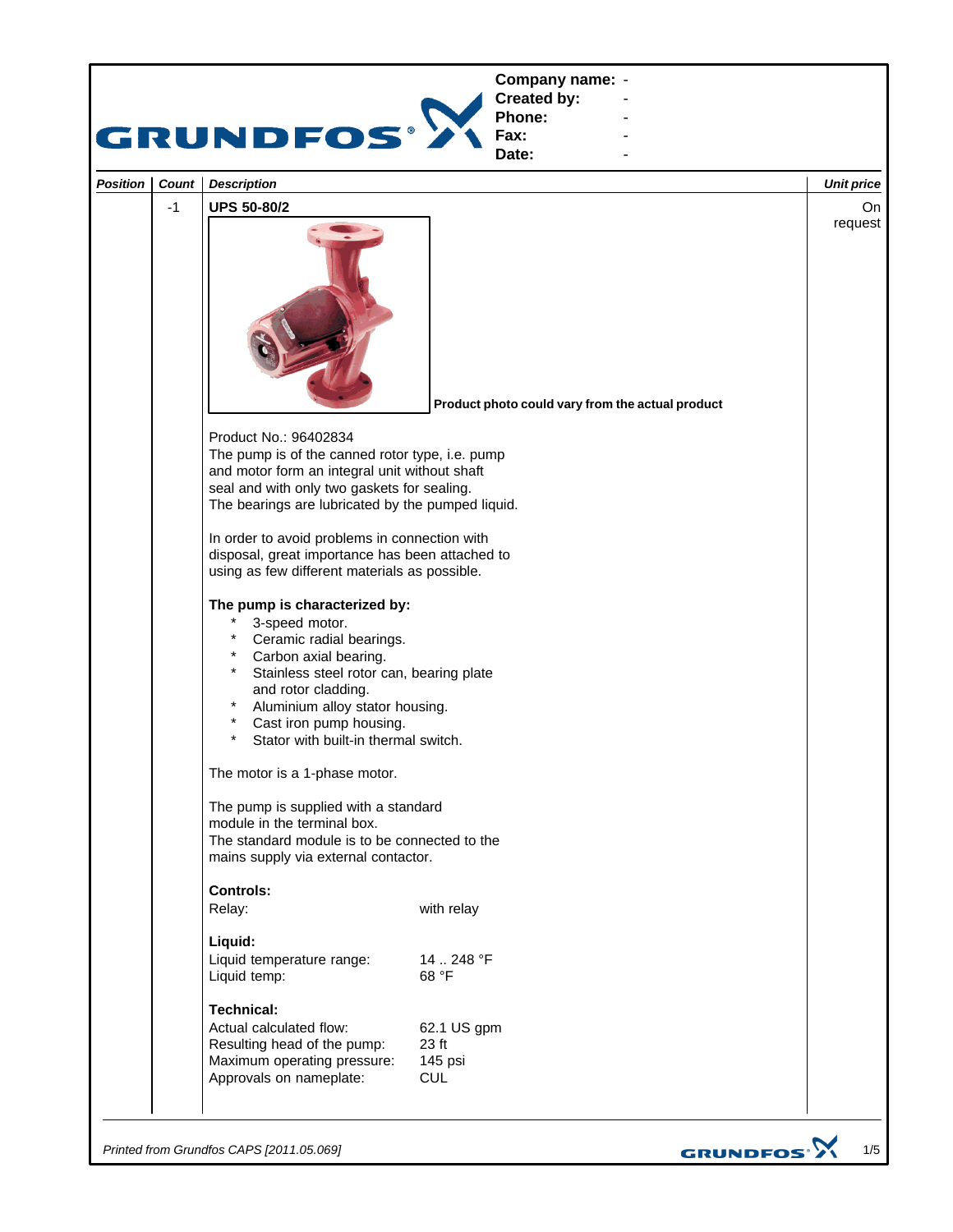## **Company name: -** Construction of the construction



**Created by: Phone: Fax:**

**Date: -** Andrew March 2014 **-** Construction of the construction

**-** Andrew March 2014 **-** Andrew March 2014

| Position | Count | <b>Description</b>                                                                                                                                                                                                                                                                                                                                                               |                                                                                                                                               |                              | <b>Unit price</b> |
|----------|-------|----------------------------------------------------------------------------------------------------------------------------------------------------------------------------------------------------------------------------------------------------------------------------------------------------------------------------------------------------------------------------------|-----------------------------------------------------------------------------------------------------------------------------------------------|------------------------------|-------------------|
|          |       | <b>Materials:</b>                                                                                                                                                                                                                                                                                                                                                                |                                                                                                                                               |                              |                   |
|          |       | Pump housing:<br>Impeller:                                                                                                                                                                                                                                                                                                                                                       | Cast iron<br>EN-JL1040<br>ASTM 35 B - 40 B<br>Stainless steel<br>DIN W.-Nr. 1.4301<br><b>AISI 304</b>                                         |                              |                   |
|          |       | Installation:<br>Range of ambient temperature:<br>Maximum operating pressure:<br>Flange standard:<br>Type of connection:<br>Pipe connection:<br>Pressure stage:<br>Port-to-port length:                                                                                                                                                                                          | 32  104 °F<br>145 psi<br><b>USA</b><br>F<br>50<br>145 psi<br>11 1/2" mm                                                                       |                              |                   |
|          |       | <b>Electrical data:</b><br>Number of poles:<br>Power input in speed 1:<br>Power input in speed 2:<br>Max. power input:<br>Main frequency:<br>Rated voltage:<br>Current in speed 1:<br>Current in speed 2:<br>Current in speed 3:<br>Cos phi in speed 1:<br>Cos phi in speed 2:<br>Cos phi:<br>Capacitor size - run:<br>Enclosure class (IEC 34-5):<br>Insulation class (IEC 85): | $\overline{a}$<br>600 W<br>610 W<br>630 W<br>60 Hz<br>1 x 115 V<br>5.8 A<br>5.7 A<br>5.85 A<br>0,9<br>0,93<br>0,94<br>60 µF/250 V<br>X4D<br>H |                              |                   |
|          |       | Others:<br>Net weight:<br>Gross weight:<br>Shipping volume:                                                                                                                                                                                                                                                                                                                      | 48.7 lb<br>54.2 lb<br>$2.08$ ft <sup>3</sup>                                                                                                  |                              |                   |
|          |       |                                                                                                                                                                                                                                                                                                                                                                                  |                                                                                                                                               |                              |                   |
|          |       | Printed from Grundfos CAPS [2011.05.069]                                                                                                                                                                                                                                                                                                                                         |                                                                                                                                               | <b>GRUNDFOS<sup>.</sup>X</b> | $2/5$             |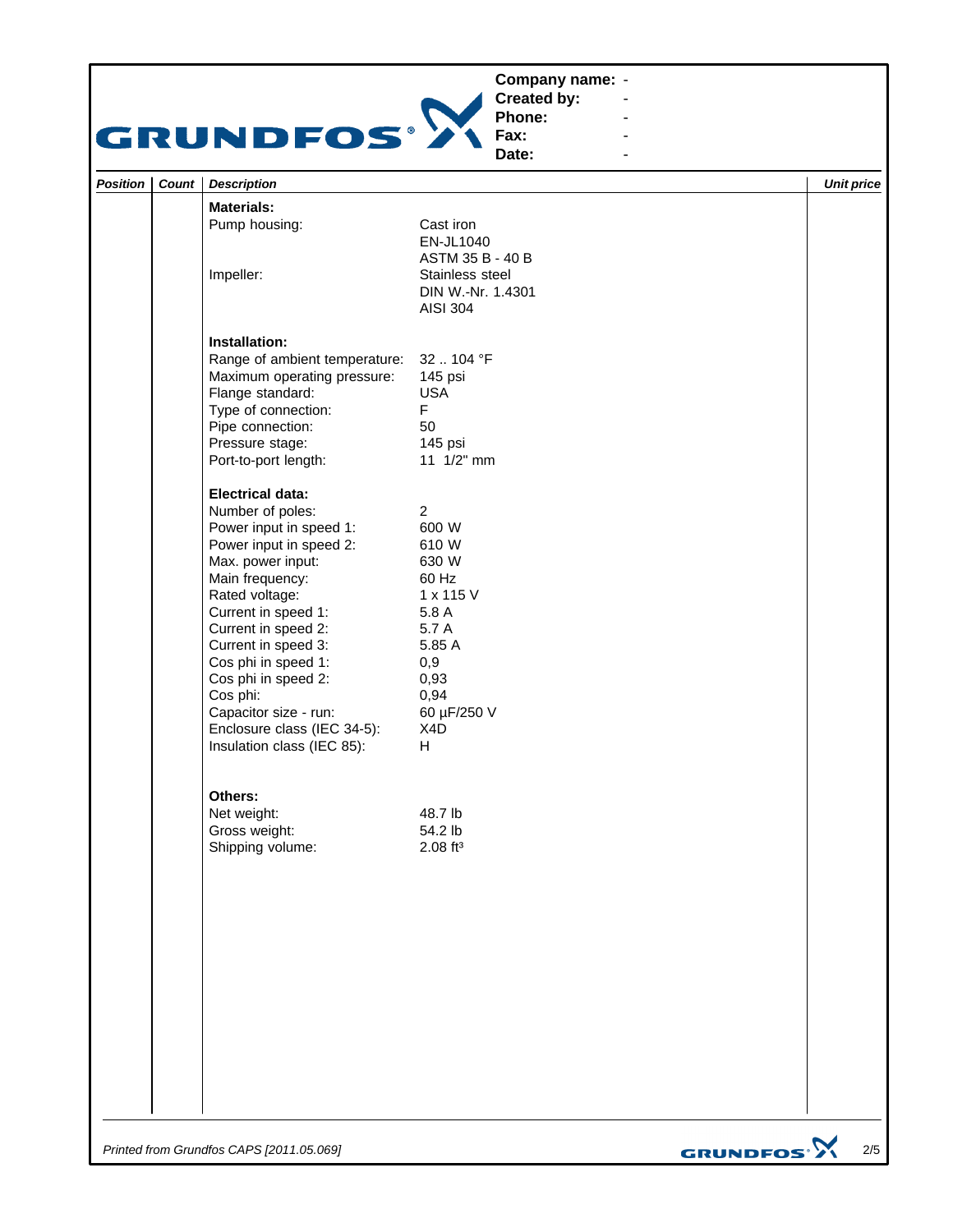

*Printed from Grundfos CAPS [2011.05.069]*

3/5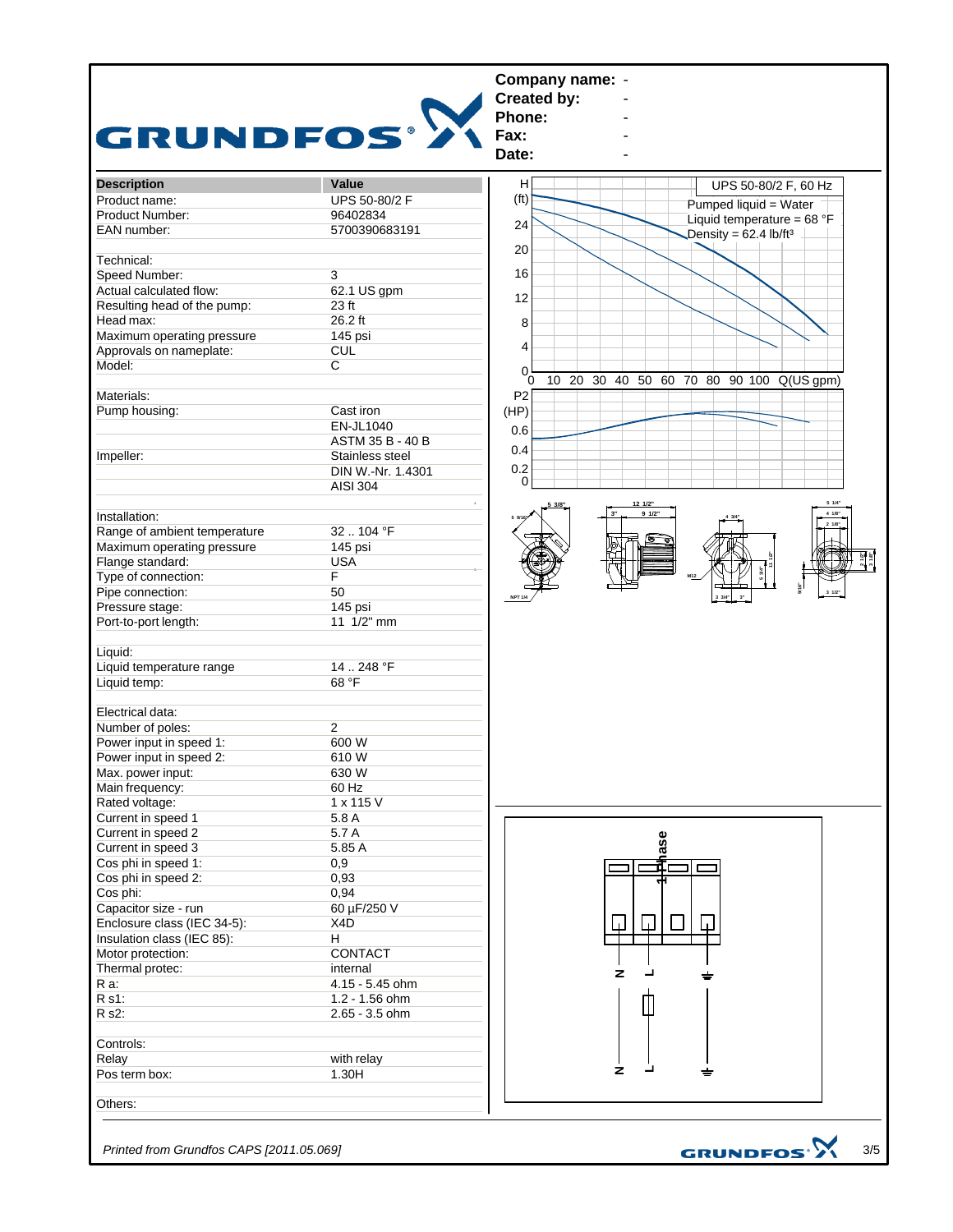|             | Company name: -              |  |
|-------------|------------------------------|--|
|             | <b>Created by:</b><br>Phone: |  |
|             |                              |  |
| GRUNDFOS® 2 | <b>Fax:</b>                  |  |
|             | Date:                        |  |

| <b>Description</b> | <b>Value</b>           |
|--------------------|------------------------|
| Net weight:        | 48.7 lb                |
| Gross weight:      | 54.2 <sub>lb</sub>     |
| Shipping volume:   | $2.08$ ft <sup>3</sup> |
| Sales region:      | Namreg                 |



**-** Construction of the construction **-** Andrew March 2014 **-** Andrew March 2014 **-** Andrew March 2014 **-** Construction of the construction